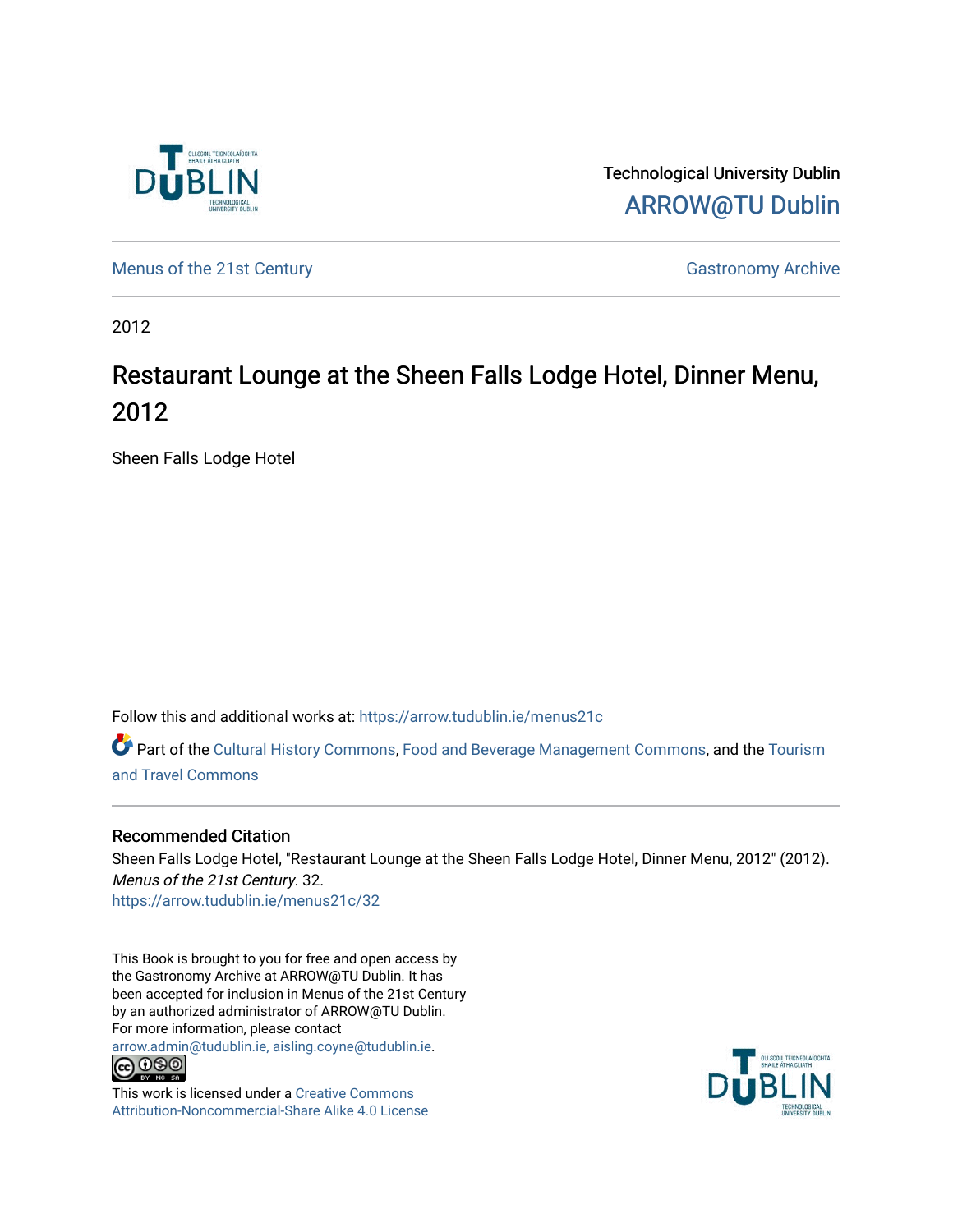# **Restaurant Lounge Menu**

### **2 Course Menu €35.00 3 Course Menu €45.00**

# **Starters**

Steamed Kenmare Bay Mussels *with Leek and Onion Broth* Starter (650gr) Main (1300gr)

½ dozen Kenmare Bay Oysters *served with Fresh Lemon and Shallot Vinegar*

Twice Baked Cheese Soufflé With Summer Leaves and Marinated Red Cabbage (V)

Fresh Sheen Falls Lodge Smoked Irish Salmon *with Horseradish Cream*

Traditional Caesar Salad *with Croutons, Bacon Lardons and Parmesan Shavings* Available with Chicken Breast

Soup of the Day (V)

# Main Courses

8 oz Fresh 100 % Irish Beef Burger *served in a Bap with Farm House Greek Salad and French Fries (Served Well Done)* Regular or with Cheese

Irish Lamb Shank Braised *served with Mashed Potatoes* 

Roast Breast of Chicken *with Creamed Wild Mushrooms, Orzo Pasta and Herb Oil*

Fish of the Day *served with Vegetable Ratatouille and Seasonal Greens*

10 oz Sirloin Steak *with Red Wine Shallot Jus and Sautéed Mushroom served with Fries*

Spaghetti Pasta *served with a choice of Tomato Sauce, Pesto Genovese or Bolognaise*